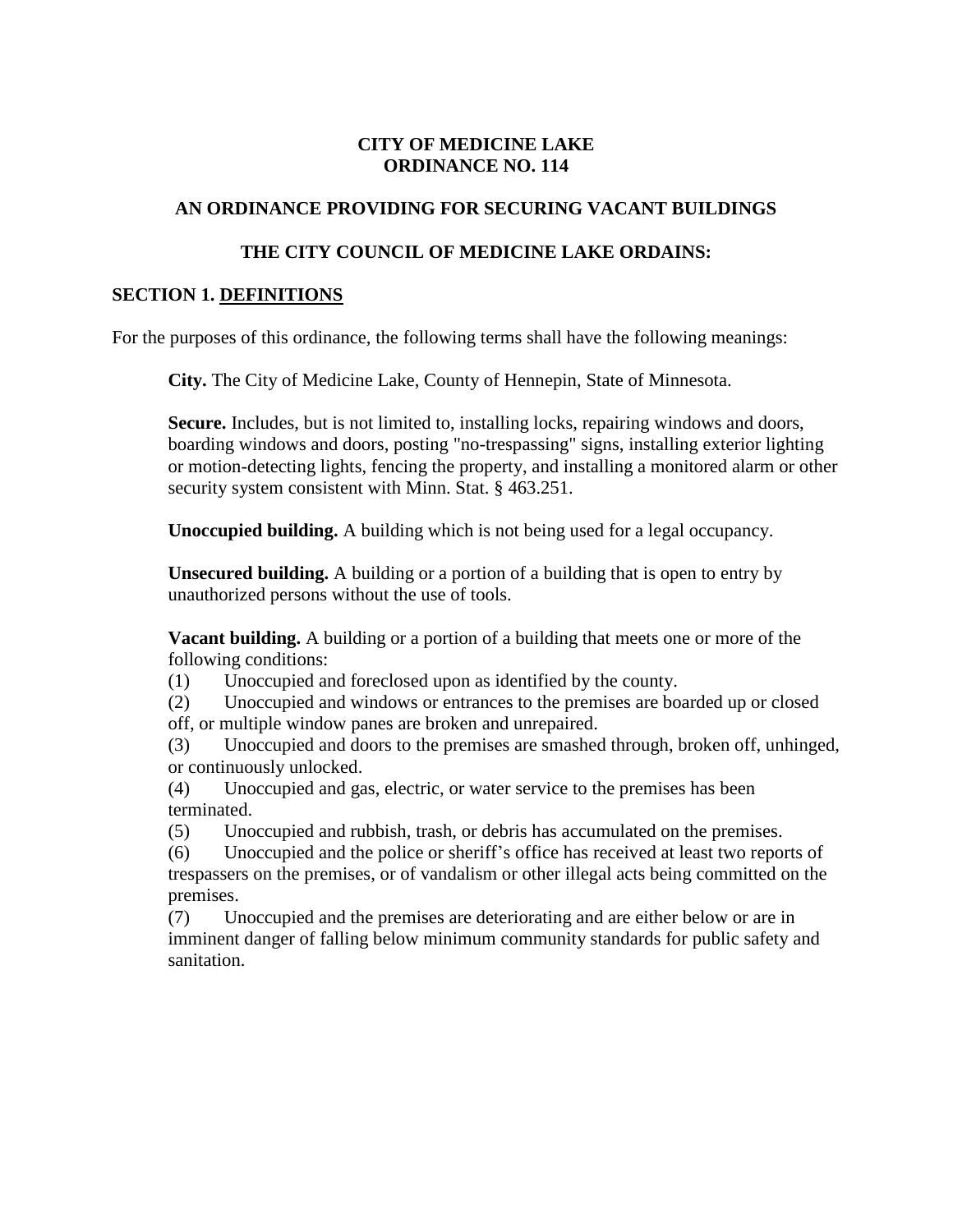### **SECTION 2. SECURING VACANT BUILDINGS**

In general, if any building becomes vacant or unoccupied and is deemed hazardous due to the fact that the building is open to trespass and has not been secured, and the building could be made safe by securing the building, the city council may order the building secured and shall cause notice of the order to be served consistent with Minn. Stat. § 463.251, subd. 2. The notice must be served upon the owner of record of the premises or the owner's agent, the taxpayer identified in the property tax records for the parcel, the holder of the mortgage, contract for deed or sheriff's certificate. The notice is served by delivery or mail. The notice must be in writing and must include, at a minimum, a statement that:

(1) Informs the owner and the holder of any mortgage, contract for deed or sheriff's certificate of the requirements found in subdivision Minn. Stat. § 463.251, subd. 3 that the owner or holder of the certificate has fourteen (14) days to comply with the order or provide the council with a reasonable plan and schedule to comply with the order and that costs may be assessed against the property if the person does not secure the building.

(2) Informs the owner and the holder of any mortgage, contract for deed or sheriff's certificate that, within fourteen (14) days of the ordering being served, the person may request a hearing before the governing body challenging the governing body's determination that the property is vacant or unoccupied and hazardous.

(3) Notifies the holder of any sheriff's certificate of the holder's duty under Minn. Stat. § 582.031, subd. 1, paragraph (b), to enter the premises to protect the premises from waste and trespass if the order is not challenged or set aside and there is prima facie evidence of abandonment of the property as described in Minn. Stat. § 582.032, subd. 7.

Service by mail is completed upon mailing a copy of the order to the owner by first class mail at the last known address.

### **SECTION 3. RESPONDING TO THE NOTICE**

The owner of the building or the holder of the sheriff's certificate of sale has fourteen (14) days after the order is served to do one of the following: 1) comply with the order; 2) provide the council with a reasonable plan and schedule to comply with an the order; or 3) request a hearing before the city council to challenge the council's determination that the property is vacant or unoccupied and hazardous. If the owner or holder of the sheriff's certificate fails to take one of these actions within the allotted time, the city council must have the building properly secured.

### **SECTION 4. EMERGENCY SECURING OF VACANT BUILDINGS**

Pursuant to Minn. Stat. § 463.251, subd. 4, when the city building official, sheriff's deputy, or fire chief determines that an emergency exists with respect to the health or safety of persons in the community and immediate boarding and securing of a building is required, and where immediate danger will exist to children, transients, or others members of the community without the immediate boarding or securing of the building, the building official, sheriff's deputy, or fire